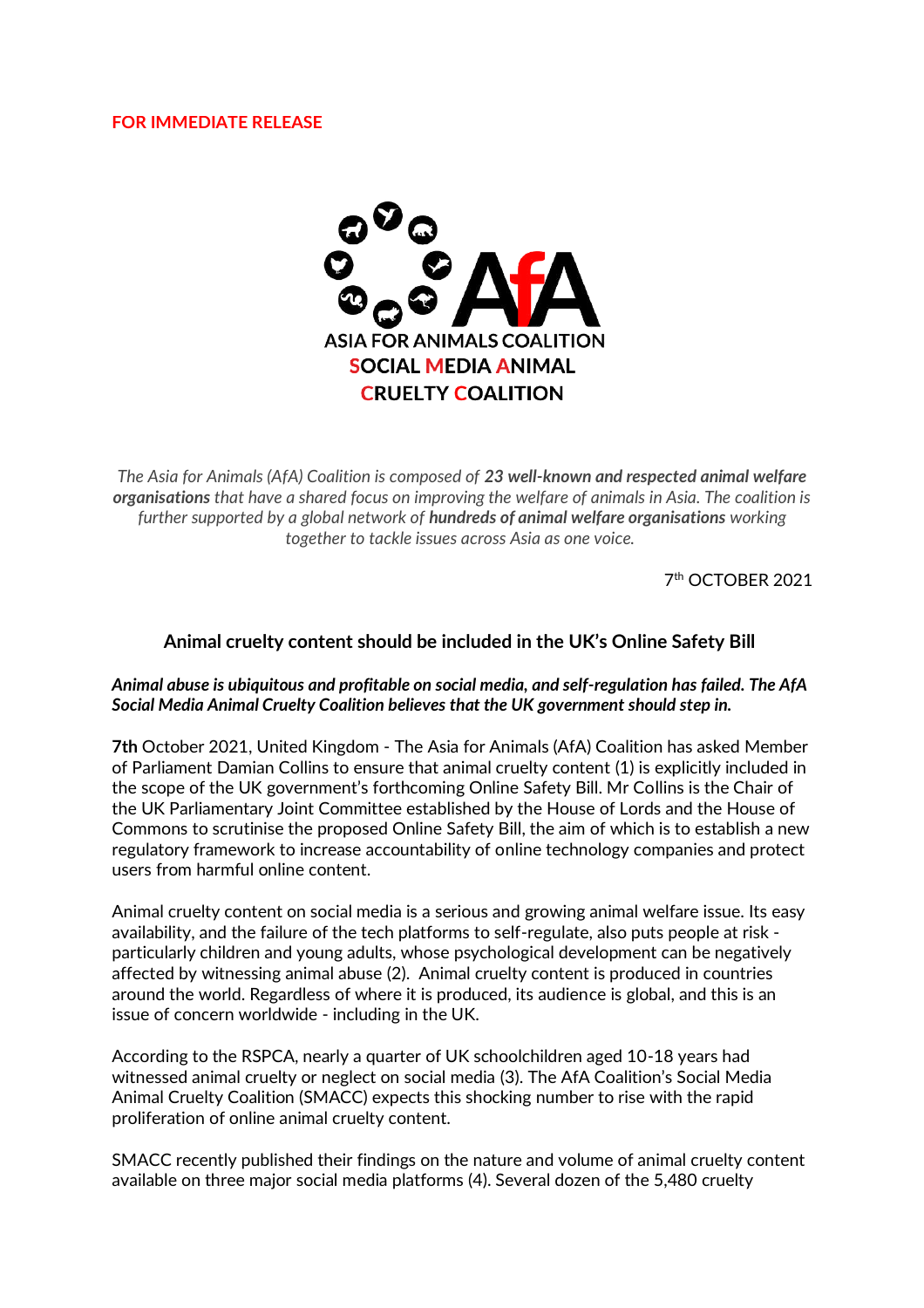content videos they documented were filmed in the UK, and several hundred were uploaded from the UK (second only to Indonesia and the USA). At the time the report was published, the videos had collectively been **viewed 5,347,809,262 times**.

**Sarah Grant, Asia for Animals and SMAC Coalition Coordinator**, says that *"most of the videos we documented were clearly produced just for sharing on social media, for likes, shares, or even for profit. We saw films of kittens being crushed; fully conscious animals being eaten alive; baby monkeys teased, hit, near-drowned - even buried alive."*

SMACC documented numerous "fake rescue" videos, in which animals are subjected to stressful, dangerous situations or harmed in order to be 'rescued' on camera. "Monkey hatred" content is also widespread on social media, often on channels or pages that exist solely to promote content showing monkeys being tormented, severely injured and abused. Over seven hundred of the 5,480 videos SMACC documented involved primate abuse.

Despite YouTube's stated ban on animal abuse or violence, SMACC documented thousands of violent or otherwise abusive videos, some of which had been live for years. Of the 41 such videos that were reported to YouTube in August - all of which were freely available online in the UK - all but one were still available a week later.

**Sarah Kite, of SMACC member Action for Primates**, argues that *"self-regulation by the tech platforms is not working, and effective legislation is required. Social media platforms have failed to effectively police or enforce their own guidelines, to stop this harmful content. They're just not doing what they claim to do."*

The SMAC Coalition urges the Joint Committee to explicitly bring animal cruelty content within the scope of duties imposed on tech platforms by the proposed Online Safety Bill. Online platforms should be legally obliged to implement and enforce strict guidelines prohibiting animal cruelty content, and thereby protecting the most vulnerable in society from harm.

The Asia for Animals Coalition is a global network of animal welfare and conservation organizations with a shared goal of reducing animal suffering across Asia and around the world. The AfA SMAC Coalition includes: *Action for Primates; The Animals Asia Foundation; Humane Society International; International Animal Rescue; Lady Freethinker; PETA Asia;* and *World Animal Protection*

## **END**

**Please direct all media enquiries to:** Sarah Grant, Asia for Animals Coalition: [smacc@asiaforanimals.com](mailto:smacc@asiaforanimals.com)

References:

- 1. SMACC defines animal cruelty as "a range of human behaviours, performed intentionally or unintentionally, that cause animals harm or suffering which may be immediate or long-term, physical, emotional, or psychological".
- 2. McDonald, S. E., Dmitrieva, J., Shin, S., Hitti, S. A., Graham-Bermann, S. A., Ascione, F. R., & Williams, J. H. (2017). The role of callous/unemotional traits in mediating the association between animal abuse exposure and behavior problems among children exposed to intimate